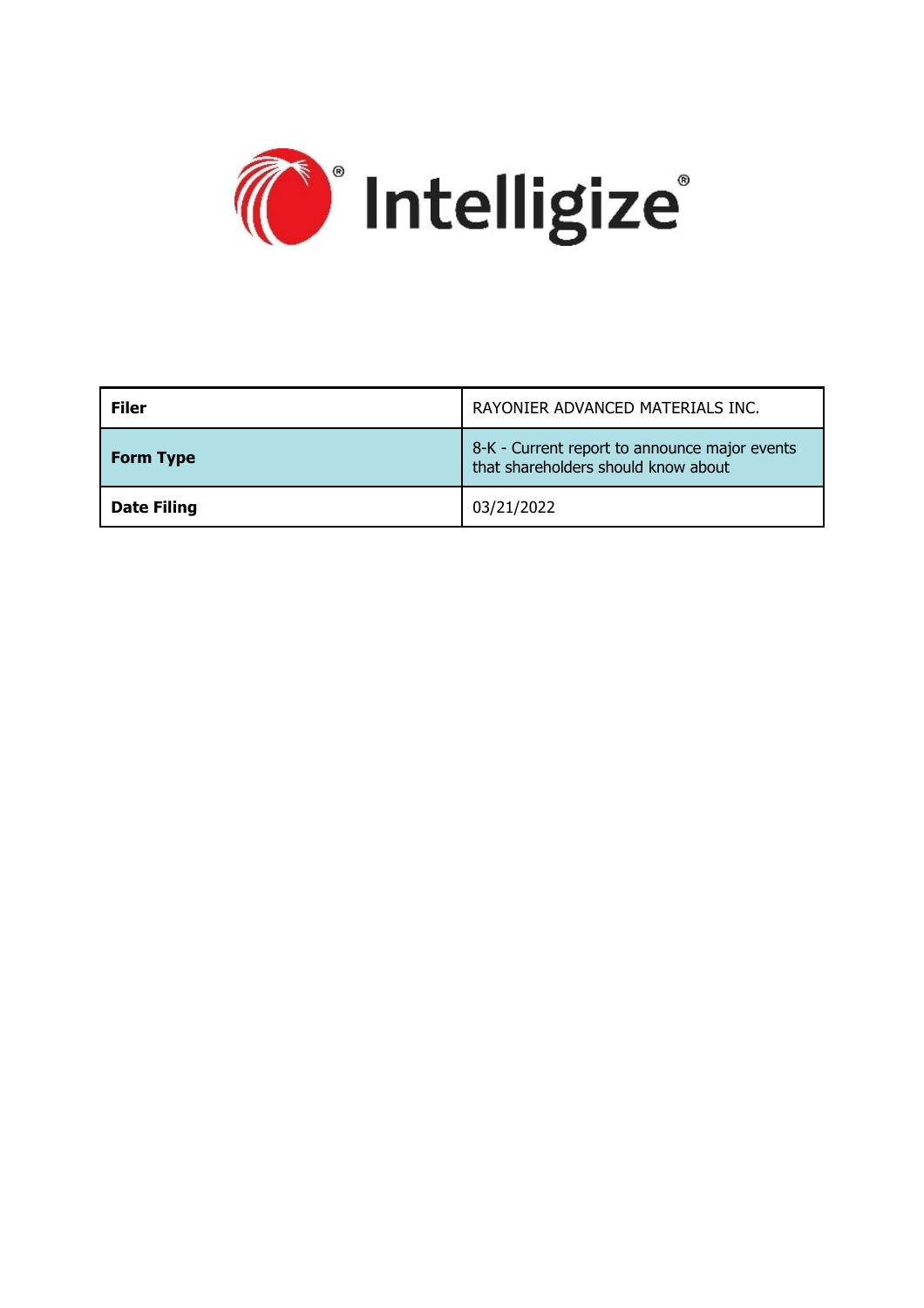# **UNITED STATES SECURITIES AND EXCHANGE COMMISSION**

**Washington, D.C. 20549**

# **FORM 8-K**

**CURRENT REPORT Pursuant to Section 13 or 15 (d) of the Securities Exchange Act of 1934**

**March 21, 2022 Date of Report (date of earliest event reported)**



# **RAYONIER ADVANCED MATERIALS INC. (Exact name of registrant as specified in its charter)**

**(State or other jurisdiction of incorporation or organization) 1301 Riverplace Boulevard Jacksonville Florida 32207**

**(Commission File Number)**

**(Address of principal executive offices) (Zip code)**

**Delaware 001-36285 46-4559529 (I.R.S. Employer Identification No.)**

**Registrant's telephone number, including area code: 904-357-4600**

**Not Applicable**

**(Former name or former address, if changed since last report)**

Check the appropriate box below if the Form 8-K filing is intended to simultaneously satisfy the filing obligation of the registrant under any of the following provisions:

 $\Box$  Written communications pursuant to Rule 425 under the Securities Act (17 CFR 230.425)

 $\Box$  Soliciting material pursuant to Rule 14a-12 under the Exchange Act (17 CFR 240.14a-12)

☐ Pre-commencement communications pursuant to Rule 14d-2(b) under the Exchange Act (17 CFR 240.14d-2(b))

 $\Box$  Pre-commencement communications pursuant to Rule 13e-4(c) under the Exchange Act (17 CFR 240.13e-4(c))

Securities registered pursuant to Section 12(b) of the Act:

|                                | frading     | Name of each exchange          |
|--------------------------------|-------------|--------------------------------|
| Title of each class            | švmbol(s)   | on which registered            |
| Common Stock, \$0.01 par value | <b>RYAM</b> | <b>New York Stock Exchange</b> |

Indicate by check mark whether the registrant is an emerging growth company as defined in Rule 405 of the Securities Act of 1933 (§230.405 of this chapter) or Rule 12b-2 of the Securities Exchange Act of 1934 (§240.12b-2 of this chapter).

□ Emerging growth company

If an emerging growth company, indicate by check mark if the registrant has elected not to use the extended transition period for complying with any new or revised financial accounting standards provided pursuant to Section 13(a) of the Exchange Act  $\Box$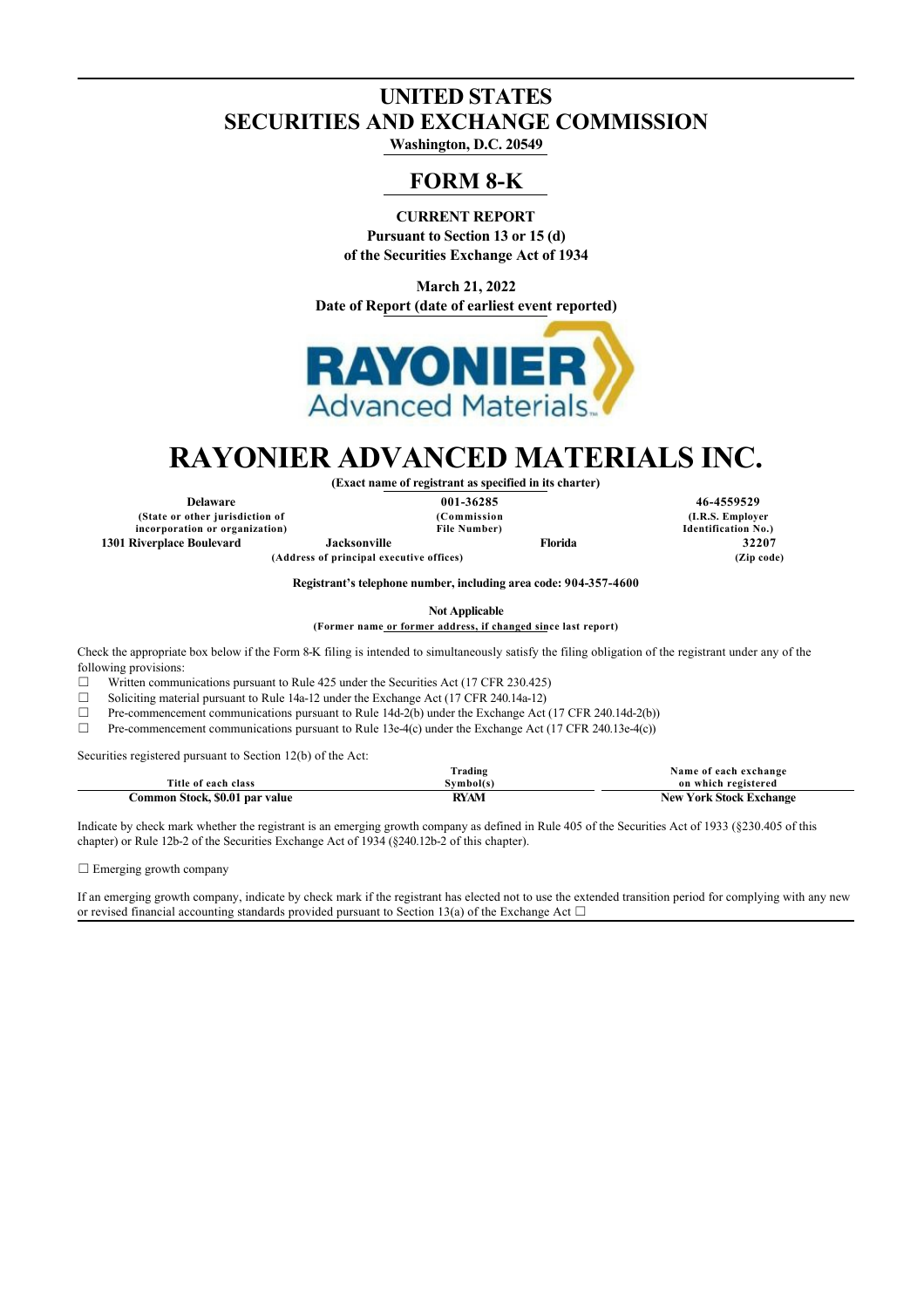### **Item 1.01. Entry into a Material Definitive Agreement.**

Item 3.03 below is incorporated herein by reference.

### **Item 3.03. Material Modification to Rights of Security Holders.**

On March 21, 2022, the Board of Directors of Rayonier Advanced Materials Inc., a Delaware corporation (the "Company"), declared a dividend of one preferred share purchase right (a "Right") for each outstanding share of common stock of the Company, par value \$0.01 per share ("Company Common Stock"), and adopted a shareholder rights plan, as set forth in the Rights Agreement dated as of March 21, 2022 (the "Rights Agreement"), by and between the Company and Computershare Trust Company, N.A., as rights agent. The dividend is payable on March 31, 2022 to Company stockholders of record as of the close of business on March 31, 2022.

The Board of Directors (the "Board") has adopted the rights plan in response to recent stock activity and the accumulation of a substantial amount of stock of the Company. In general terms, the Rights Agreement works by imposing a significant penalty upon any person or group which acquires beneficial ownership of 10% or more (or, in the case of certain passive institutional investors entitled to file statements on Schedule 13G, 20% or more) (subject to the grandfathering provisions discussed below) of the Company Common Stock without the approval of the Board. The Rights Agreement should not interfere with any merger or other business combination approved by the Board.

A summary of the terms of the Rights Agreement follows. All capitalized terms used but not defined herein have the meanings assigned to them in the Rights Agreement.

#### General.

*The Rights*. The Rights will initially trade with, and will be inseparable from, shares of the Company Common Stock. The Rights are evidenced only by certificates (or, in the case of uncertificated shares, by notations in the book entry account system) that represent shares of the Company Common Stock. New Rights will accompany any new shares of Company Common Stock issued after March 31, 2022 until the Distribution Date (as defined below) or the earlier expiration, exchange or redemption of the Rights.

*Exercise Price*. Each Right will allow its holder to purchase from the Company one one-hundredth of a share of Series A Junior Participating Preferred Stock (a "Preferred Share") for \$35.00 (the "Exercise Price"), once the Rights become exercisable. This portion of a Preferred Share will give the stockholder approximately the same dividend, voting and liquidation rights as would one share of Company Common Stock.

*Exercisability*. The Rights will not be exercisable until 10 days after the public announcement or public disclosure that a person or group has become an "Acquiring Person" (as defined in the Rights Agreement) by obtaining beneficial ownership of 10% or more of the outstanding Company Common Stock (including certain derivative positions), subject to certain exceptions. In the case of certain passive institutional investors entitled to file statements on Schedule 13G, the rights will be exercisable only if such persons acquire beneficial ownership of 20% or more of the outstanding Company Common Stock. Prior to exercise, the Right does not give its holder any dividend, voting, or liquidation rights. If a stockholder's beneficial ownership as of the time of this announcement is at or above 10% (or at or above 20% in the case of certain passive institutional investors entitled to file statements on Schedule 13G), that shareholder's existing ownership percentage is grandfathered, but the Rights would become exercisable if at any time after this announcement, the shareholder increases its ownership percentage by 0.001% or more. Prior to exercise, the Right does not give its holder any dividend, voting, or liquidation rights.

The date when the Rights become exercisable is the "Distribution Date." Until that date, the Company Common Stock certificates, or, in the case of uncertificated shares, notations in the book-entry account system, will also evidence the Rights, and any transfer of shares of Company Common Stock will constitute a transfer of Rights. After the Distribution Date, the Rights will separate from the Company Common Stock and be evidenced by book-entry credits or by Rights certificates that the Company will mail to all eligible holders of Company Common Stock. Any Rights held by an Acquiring Person are null and void and may not be exercised.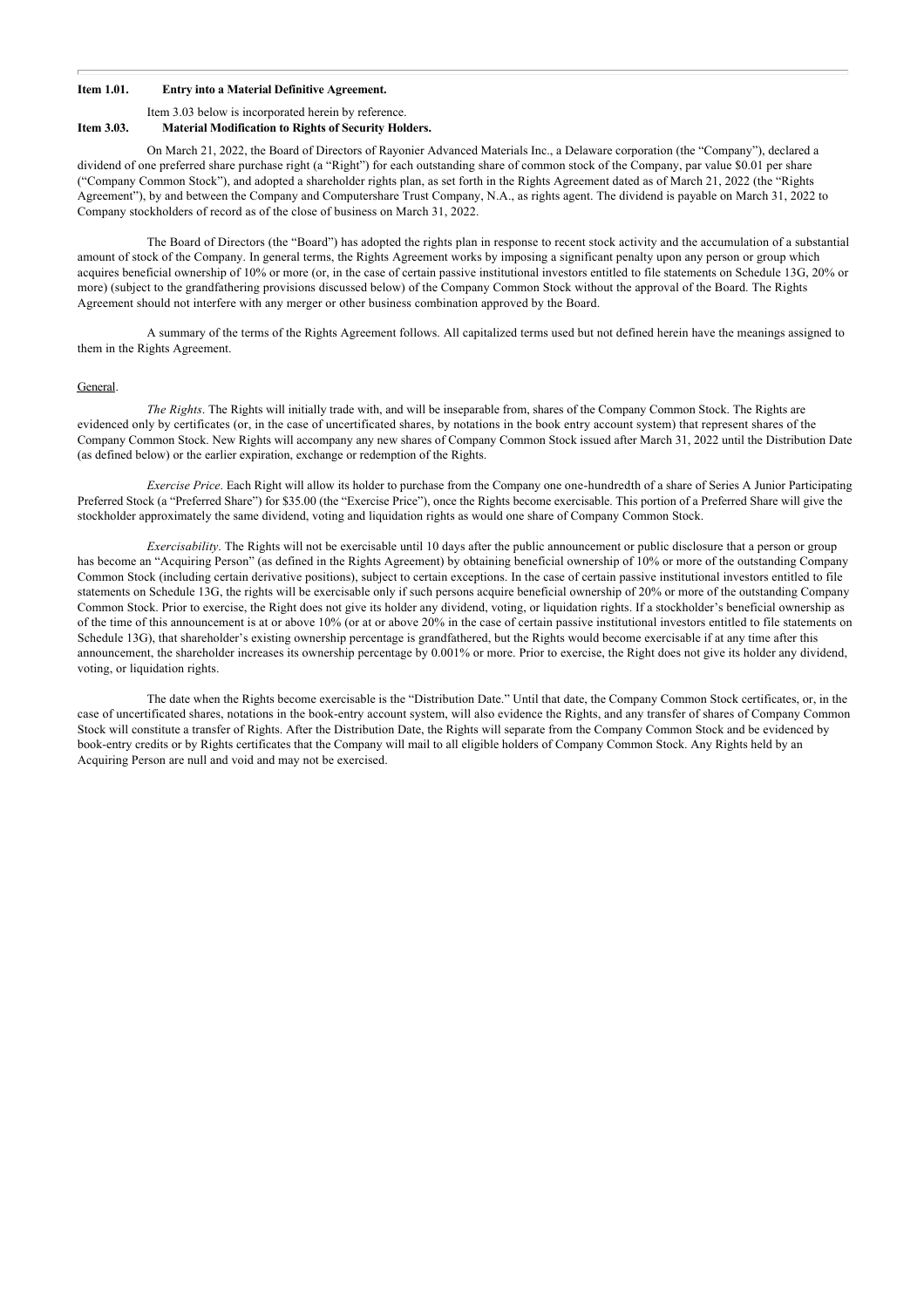*Beneficial Ownership*. Certain synthetic interests in securities created by derivative positions - whether or not such interests are considered to be ownership of the underlying Company Common Stock or are reportable for purposes of Regulation 13D of the Securities Exchange Act of 1934 - are treated as beneficial ownership of the number of shares of Company Common Stock equivalent to the economic exposure created by the derivative position, to the extent actual shares of the Company Common Stock are directly or indirectly held by counterparties to the derivatives contracts. Swaps dealers unassociated with any control intent or intent to evade the purposes of the rights plan are excepted from such imputed beneficial ownership. Shares held by Affiliates and Associates of an Acquiring Person, and Notional Common Shares held by counterparties to a Derivatives Contract with an Acquiring Person (including Derivatives Contracts with counterparties to those counterparties), will be deemed to be beneficially owned by the Acquiring Person (in each case as such capitalized terms are defined in the Rights Agreement).

*Expiration*. The Rights have a 364-day term and will expire on March 20, 2023, though the Board intends to consider whether to terminate the rights plan earlier if circumstances warrant.

*Redemption*. The Board of Directors may redeem the Rights for \$0.01 per Right at any time before any person or group becomes an Acquiring Person. If the Board redeems any Rights, it must redeem all of the Rights. Once the Rights are redeemed, the only right of the holders of Rights will be to receive the redemption price of \$0.01 per Right. The redemption price will be adjusted if there is a stock split of Company Common Stock or stock dividends of Company Common Stock.

*Anti-Dilution Provisions*. The Board may adjust the purchase price of the Preferred Shares, the number of Preferred Shares issuable and the number of outstanding Rights to prevent dilution that may occur from a stock dividend, a stock split, a reclassification of the Preferred Shares or Company Common Stock.

*Amendments*. The terms of the Rights Agreement may be amended by the Board without the consent of the holders of the Rights. After a person or group becomes an Acquiring Person, the Board may not amend the Rights Agreement in a way that adversely affects holders of the Rights.

#### Consequences of a Person or Group Becoming an Acquiring Person.

- *Flip In*. If a person or group becomes an Acquiring Person, all holders of Rights except the Acquiring Person may, for the Exercise Price, purchase shares of Company Common Stock (or substantially equivalent security) with a market value of twice the Exercise Price, based on the market price of Company Common Stock prior to such acquisition.
- *Exchange*. After a person or group becomes an Acquiring Person, but before an Acquiring Person owns 50% or more of the outstanding shares of Company Common Stock, the Board may extinguish the Rights by exchanging one share of Company Common Stock (or substantially equivalent security) for each Right, other than Rights held by the Acquiring Person.
- *Flip Over*. If the Company is later acquired in a merger or similar transaction after the Distribution Date, all holders of Rights except the Acquiring Person may, for the Exercise Price, purchase shares of the acquiring corporation with a market value of twice the Exercise Price, based on the market price of the acquiring corporation's stock prior to such transaction.

### Preferred Share Provisions.

Each one one-hundredth of a Preferred Share, if issued:

- will not be redeemable;
- will entitle its holder to quarterly dividend payments of \$0.01 per share, or an amount equal to the dividend paid on one share of Company Common Stock, whichever is greater;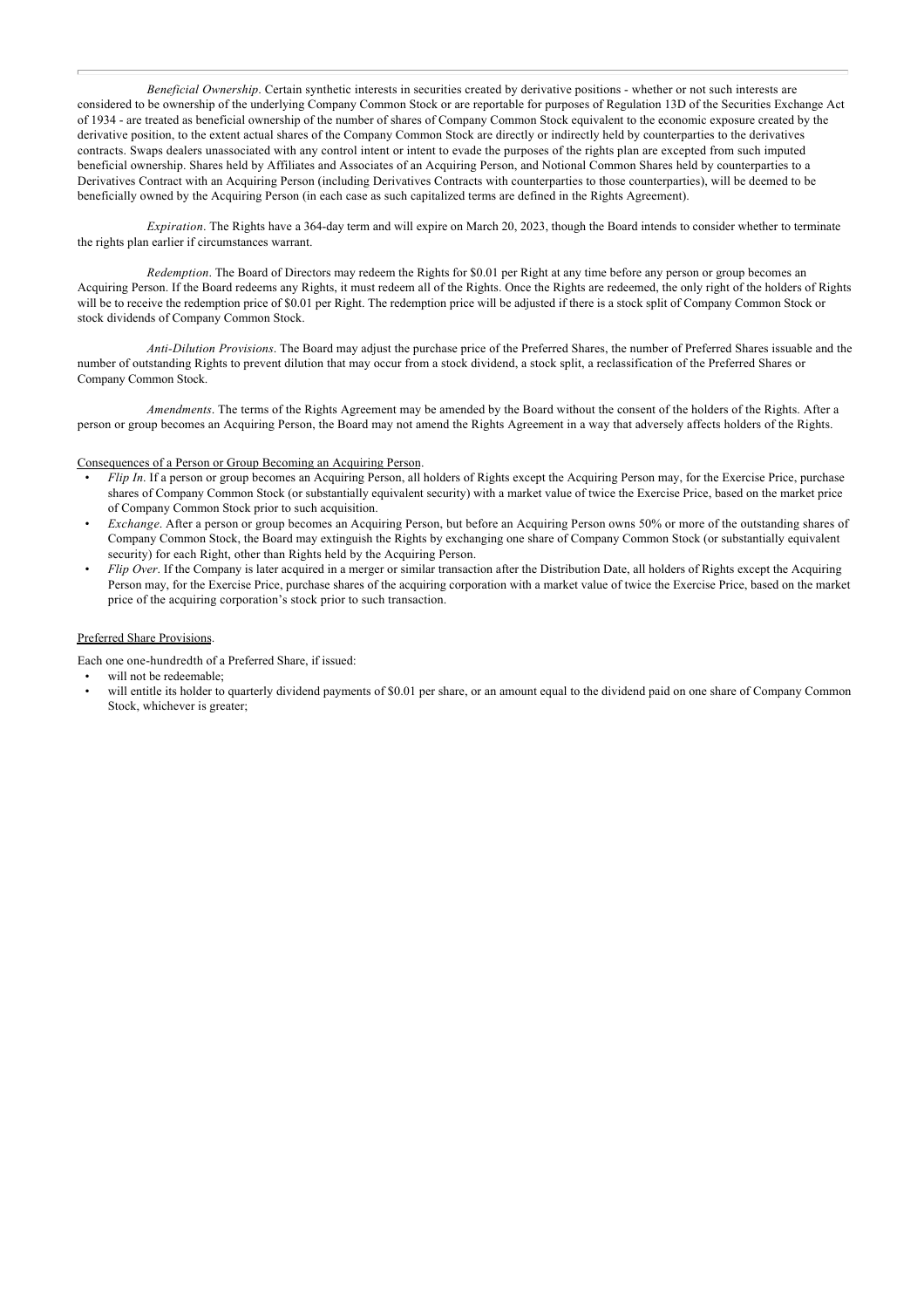- will entitle its holder upon liquidation either to receive \$1.00 per share or an amount equal to the payment made on one share of Company Common Stock, whichever is greater;
- will have the same voting power as one share of Company Common Stock; and
- if shares of Company Common Stock are exchanged via merger, consolidation, or a similar transaction, will entitle holders to a per share payment equal to the payment made on one share of Company Common Stock.

The value of one one-hundredth interest in a Preferred Share should approximate the value of one share of Company Common Stock.

The summary of the Rights Agreement set forth under this Item 3.03 is qualified in its entirety by reference to the complete terms and conditions of the Rights Agreement, which is filed as Exhibit 4.1 to this Current Report on Form 8-K and is incorporated herein by reference. A copy of the Rights Agreement is available free of charge from the Company upon request. **Item 5.03. Amendments to Articles of Incorporation or Bylaws; Change in Fiscal Year.**

In connection with the adoption of the Rights Agreement referenced in Item 3.03 above, the Board of Directors approved the Certificate of Designations establishing the Preferred Shares and the rights, preferences and privileges thereof. The Certificate of Designations was filed with the Secretary of State of the State of Delaware on March 21, 2022. The Certificate of Designations is filed as Exhibit 3.1 to this Current Report on Form 8-K and is incorporated herein by reference. The information set forth under Item 3.03 above is incorporated herein by reference.

**Item 8.01. Other Events.**

On March 21, 2022, the Company announced the declaration of the dividend of Rights and issued a press release relating to such events, a copy of which is filed as Exhibit 99.1 to this Current Report on Form 8-K and is incorporated herein by reference.<br> **Item 9.01.** Financial Statements and Exhibits.

## **Financial Statements and Exhibits.**

(d)  $\frac{\text{Exhibits}}{3.1}$ 

[Certificate of Designations of Series A Junior Participating Preferred Stock.](http://www.sec.gov/Archives/edgar/data/1597672/000119312522080098/d335170dex31.htm)

4.1 Rights Agreement, dated as of March 21, 2022, between Rayonier Advanced Materials Inc. and Computershare Trust Company, N.A., [which includes the form of Certificate of Designations as Exhibit A, the form of Right Certificate as Exhibit B and the Summary of Rights](http://www.sec.gov/Archives/edgar/data/1597672/000119312522080098/d335170dex41.htm) to Purchase Preferred Shares as Exhibit C.

99.1 [Press Release, dated as of March 21, 2022.](http://www.sec.gov/Archives/edgar/data/1597672/000119312522080098/d335170dex991.htm)

104 Cover Page Interactive Data File - the cover page XBRL tags are embedded within the Inline XBRL document.